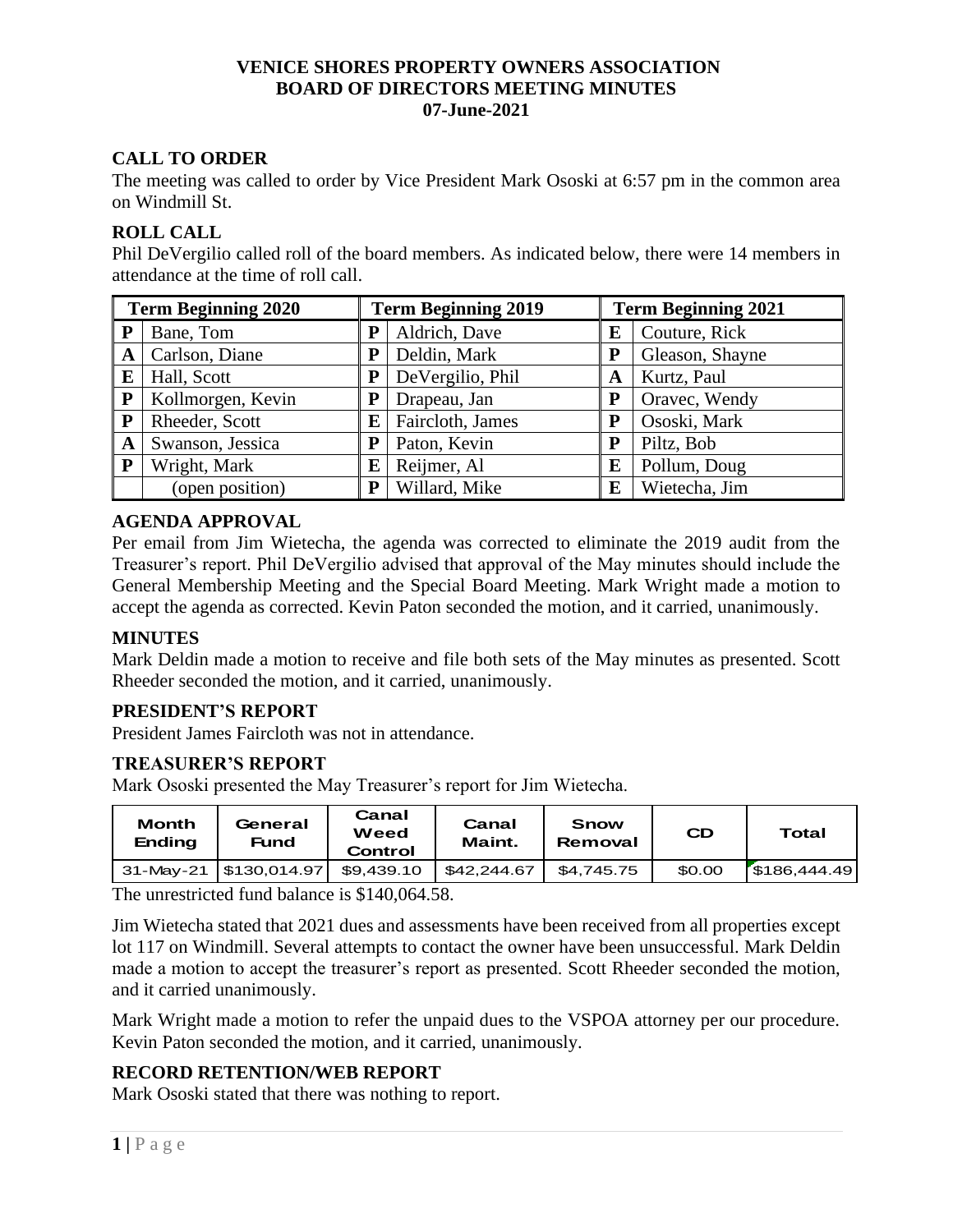# **VENICE SHORES PROPERTY OWNERS ASSOCIATION BOARD OF DIRECTORS MEETING MINUTES 07-June-2021**

#### **CORRESPONDING SECRETARY'S REPORT**

Secretary Jessica Swanson was not in attendance.

#### **SOCIAL MEDIA**

By email to Mark Ososki, Al Reijmer asked to not continue as chairman of this committee. Shayne Gleason volunteered to assume the duty of reporting on items of interest to VSPOA appearing on social media.

#### **CANAL COMMITTEE**

Mark Wright stated that the canals had gotten the first weed treatment of the season this past week.

Mark asked for help in collecting water samples. Several board members responded.

Mark also requested help with mailings to Belvedere residents bordering Canal 1 for voluntary contributions to the canal weed control fund. Jan Drapeau volunteered. Kevin Paton volunteered to get the names of those residents for addressing the envelopes.

#### **MAINTENANCE COMMITTEE**

Mark Ososki reported that he had repaired one of the pumps and found another running but not pumping.

By email, Scott Hall reported he had received a call from a new resident at 41239 Bayhaven advising of possible wetlands violations at MacRay Harbor. Scott advised her to report it to the Township.

Scott also presented a quote from Assured Services to restore the landscaping at the Clairpointe entrance for a price of \$857. Tom Bane talked about the need for landscaping at the Bayhaven entrance. Tom also noted cracks in the pavement because of the failing culvert under Bayhaven. Following discussion, Mark Wright made a motion to authorize up to \$1,750 for landscaping at the Bayhaven and Clairpointe entrances. Mark Deldin seconded the motion, and it carried, unanimously.

Phil DeVergilio reported that two hay bales are still in place at the pump halfway up Clairpointe. Mark Deldin called the Macomb Animal Shelter who responded by saying that they would pick them up for animal bedding.

#### **BUILDING COMMITTEE**

Mark Ososki stated that there was nothing new to report.

#### **DEED RESTRICTION REVIEW COMMITTEE**

Jan Drapeau reported that there had been a boat extending into the canal at 41575 Clairpointe. The situation has now been corrected.

#### **CIVIC AFFAIRS**

This committee is in need of a chairperson.

Phil DeVergilio reported that he received a letter from the Township advising of an informational meeting on the subject of a potential SAD for repaving of Clairpointe, Windmill, and San Juan. The meeting is scheduled for June  $22<sup>nd</sup>$ .

## **WELCOMING COMMITTEE**

Chairperson Diane Carlson was not in attendance.